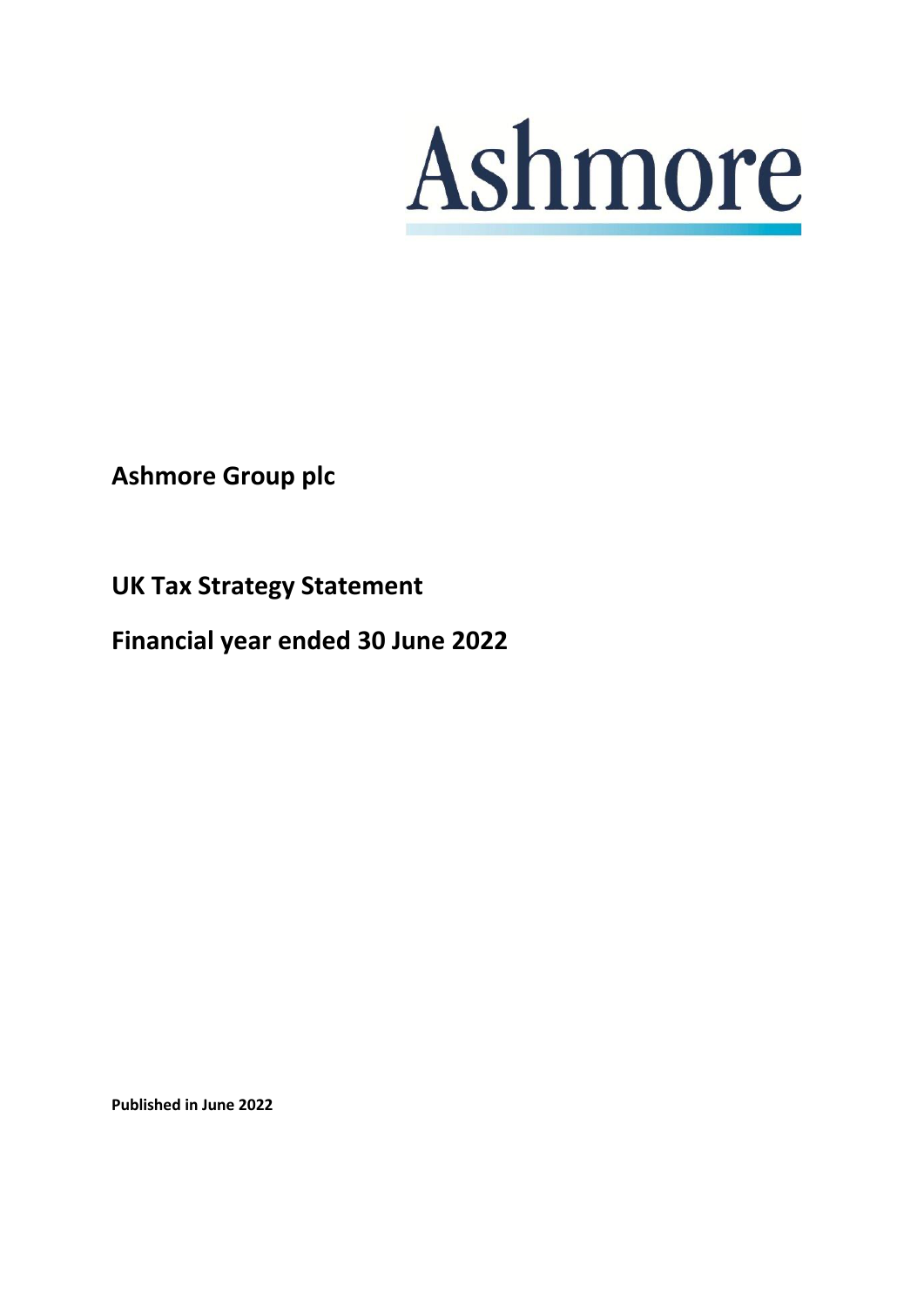# **Scope**

This tax strategy statement applies to all UK resident Ashmore Group companies and the publication of this statement is in compliance with Part 2 of Schedule 19 Finance Act 2016.

It was approved by the full board of directors of Ashmore Group plc ("the Board") and published originally in June 2018.

## **Objective**

As a large, multi-national organisation with a diverse geographic footprint, Ashmore seeks to create value for its shareholders and clients by managing its business in a commercial, tax efficient and transparent manner, within the remit of applicable tax rules and bearing in mind the potential impact of its actions on its brand and reputation. Ashmore aims to comply with all relevant tax laws and fiscal obligations, including accurate calculation and punctual settlement of tax liabilities and correct and timely lodging of relevant tax returns and other required documentation with relevant Tax authorities.

#### **UK Tax Governance**

The Board is responsible for approving the Group's tax strategy and monitoring compliance.

The Group Finance Director is the sponsor of this tax strategy. The Head of Tax is responsible for day-today management of the Group's tax affairs and reports to the Group Finance Director and the Board on the Group's tax affairs and risks across all businesses. Where appropriate, significant tax risk issues are considered by the Group's Risk and Compliance Committee.

### **Attitude towards tax planning and risk management**

Ashmore understands that, given the nature and breadth of Ashmore's business, tax risk and uncertainty will arise, and that it has a responsibility to pay an appropriate amount of tax in all of the jurisdictions in which it operates.

Ashmore has a low tolerance towards tax risk, given the potential for regulatory action against the Group and associated sanctions, fines and/or penalties, and does not enter into bespoke tax planning transactions that are contrived or artificial for the purpose of tax avoidance.

In the context of business decisions, Ashmore is committed to the balanced and active management of tax, which includes the identification, evaluation, management and monitoring of tax risks. Business decisions are made at an appropriate level, in accordance with effective shareholder agreements and/or agreed delegated authorities, and based on a balanced assessment of the tax impact and risks involved.

Ashmore may look to utilise tax incentives, exemptions and reliefs in line with, and in the spirit of, tax legislation provided that these are aligned with Ashmore's business and operational objectives and are not considered to carry significant reputational risk.

Sign-off is required from the Head of Tax and the Finance Director as appropriate for all material business transactions. To support this, external tax opinions are obtained where required (taking into account the size, complexity and level of risk of the transaction and the level of internal tax resources).

The Head of Tax is supported by the wider finance and human resources teams in ensuring tax risk is managed across the UK business.